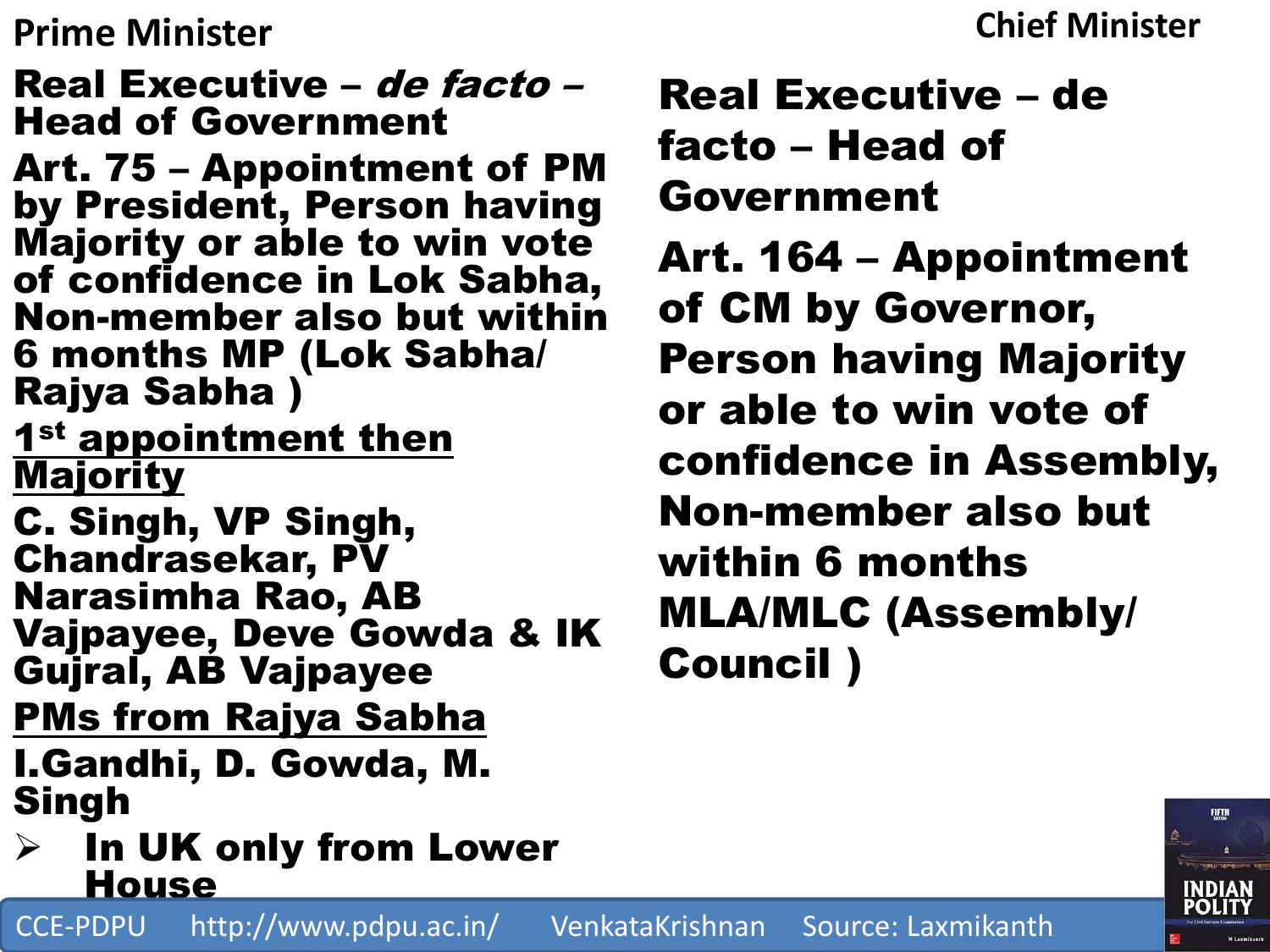**Chief Minister**

Oath, Term & Salary Oath of Office (as Union Minister) Faith & allegiance to Constitution Uphold Sovereignty & Integrity Faithfully & Conscientiously discharge duties

To do right to all people…without fear or favour, affection or ill will

Oath of Secrecy (as Union Minister)

Directly or indirectly will not communicate or reveal any matter…

#### Term

NOT fixed, pleasure of President combined with Majority Support

#### **Salary** Payable to MP + additional facilities

Oath, Term & Salary Oath of Office (as State Minister) Faith & allegiance to Constitution Uphold Sovereignty & Integrity Faithfully & Conscientiously discharge duties To do right to all people…without fear or favour, affection or ill will Oath of Secrecy (as State Minister) Directly or indirectly will not communicate or reveal any matter… Term NOT fixed, pleasure of Governor combined with Majority Support Salary **FIFTH Payable to MLA+ addition** 

facilities

**INDIAN** POLITY

CCE-PDPU http://www.pdpu.ac.in/ VenkataKrishnan Source: Laxmikanth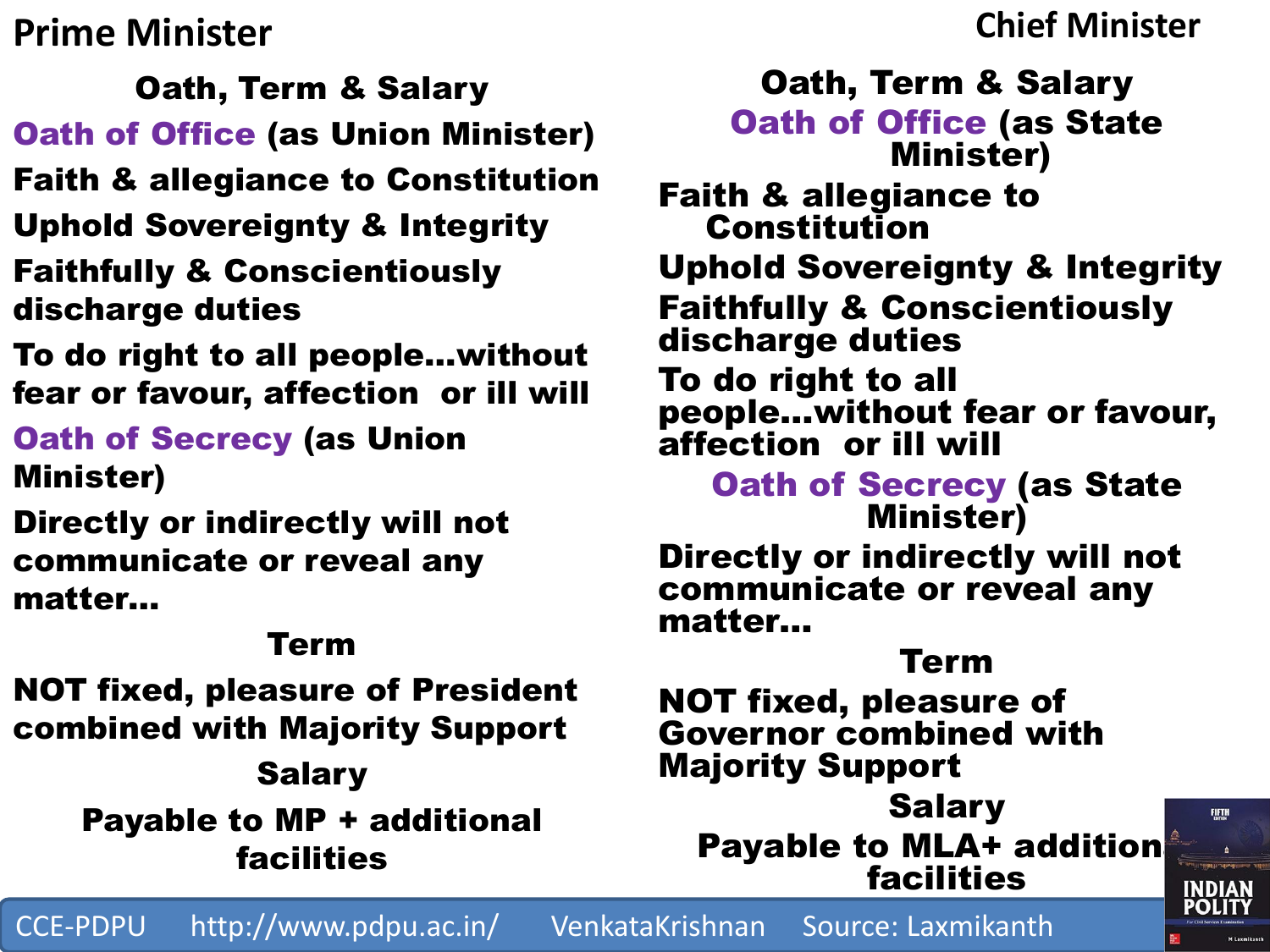#### **Chief Minister**

Powers & Functions

In relation to Council of Ministers

- Head of Council of Ministers
- Recommends a persons who can be appointed as ministers
- Allocates/reshuffles/ask resignation/advice dismissal of ministers
- Presides Council of Ministers meeting

On PM's resignation/death Council of Ministers automatic dissolves

#### In relation to President

 $\sqrt{2}$ Art 74. Aid & Advise President, 1 time reconsideration

 $\sqrt{2}$ Art 75. PM & CoMs appointment, individual responsibility (President)& collective responsibilty (Lok Sabha)

 $\sqrt{$ Art 78. Duty of PM

To communicate decisions related to administration & proposed legislations To furnish information related to administration & proposed legislations

If President requires, To submit minister's decision but not considered by council Advises on important officials appointment

Powers & Functions

In relation to Council of Ministers Head of Council of Ministers Recommends a persons who can be appointed as ministers Allocates/reshuffles/ask resignation/advice dismissal of ministers Presides Council of Ministers meeting On CM's resignation/death Council of Ministers automatic dissolves

#### In relation to Governor

 $\sqrt{2}$ Art 163. Aid & Advise Governor except discretion

 $\sqrt{2}$ Art 164. CM & CoMs appointment, individual responsibility (Governor)& collective responsibilty (Assembly)

 $\sqrt{2}$ Art 167. Duty of CM

To communicate decisions related to administration & proposed legislations To furnish information related to administration & proposed legislations

 $\Box$ If Governor requires, To submit minister's decision but not considered by council Advises on important officials appointment

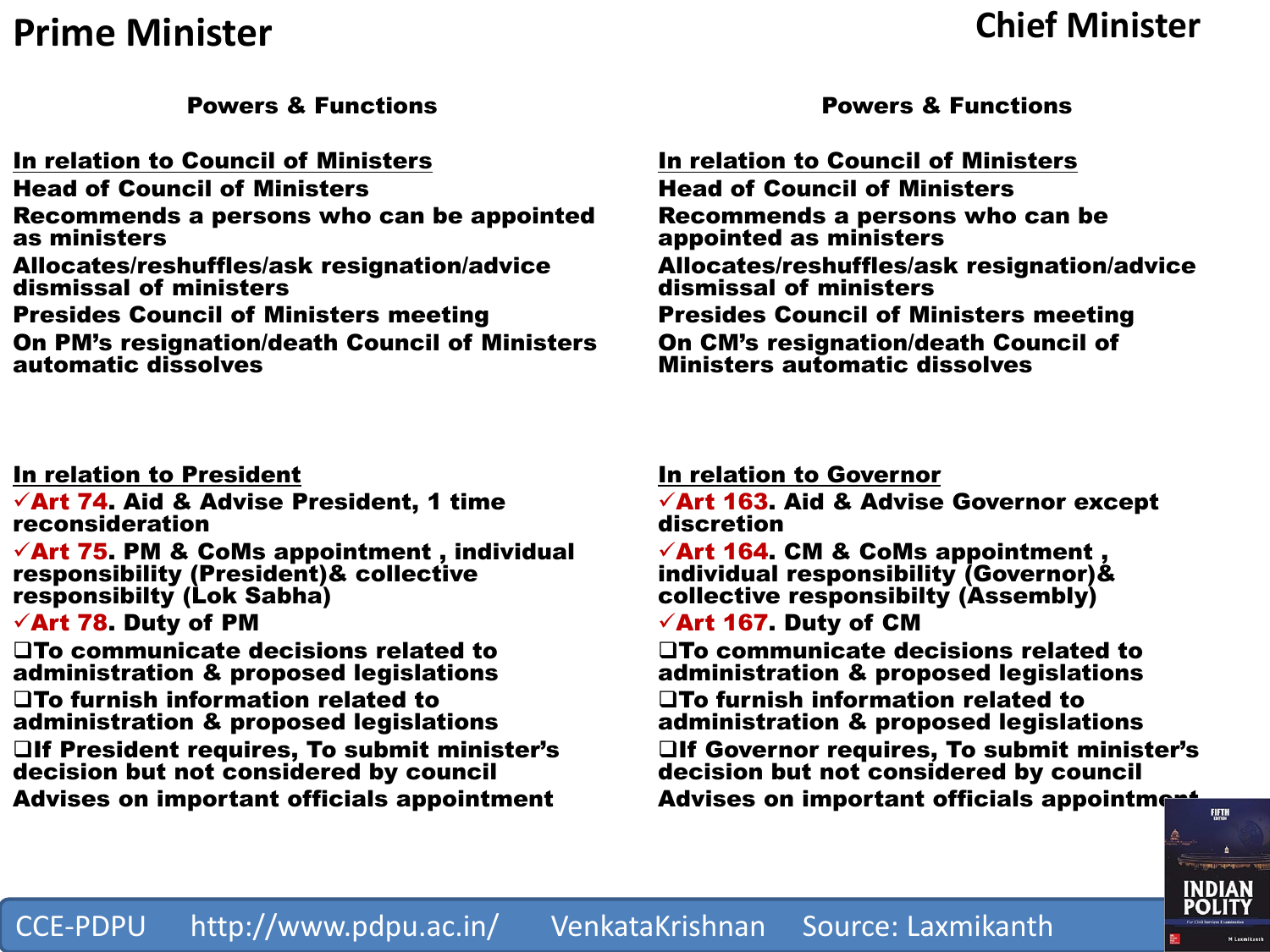Powers & Functions

In Relation to Parliament

Leader of the Lower House

Advises the President for summoning and proroguing the sessions of Parliament

Recommend dissolution of Lok Sabha

Announces Gov. policies on the floor of the House

Other Powers & Functions

 $\checkmark$ Chairman of Planning body, NIC, Inter State Council, National Water Resources Council

 $\checkmark$ Shaping Foreign Policy  $\checkmark$ Spokesman of Union Gov.

 $\checkmark$ Chief crisis manager (political level)

 $\checkmark$  Leader of Nation/Party in power

 $\checkmark$  Equal to US President (by Ambedkar)

# Chief Minister

Powers & Functions

**In Relation to State Legislature** Leader of the Lower House Advises the Governor for

summoning and proroguing the sessions of State Legislature

Recommend dissolution of Assembly

Announces Gov. policies on the floor of the House

Other Powers & Functions

 $\checkmark$ Chairman of Planning body, vice- chair of Zonal Council (on rotation)

 $\checkmark$  Member of : Inter State Council, Planning body of Union Gov.

 $\checkmark$ Shaping Foreign Policy...

 $\checkmark$ Spokesman of Gov.

 $\checkmark$ Chief crisis manager (political level)

 $\checkmark$  Leader of state/Party in power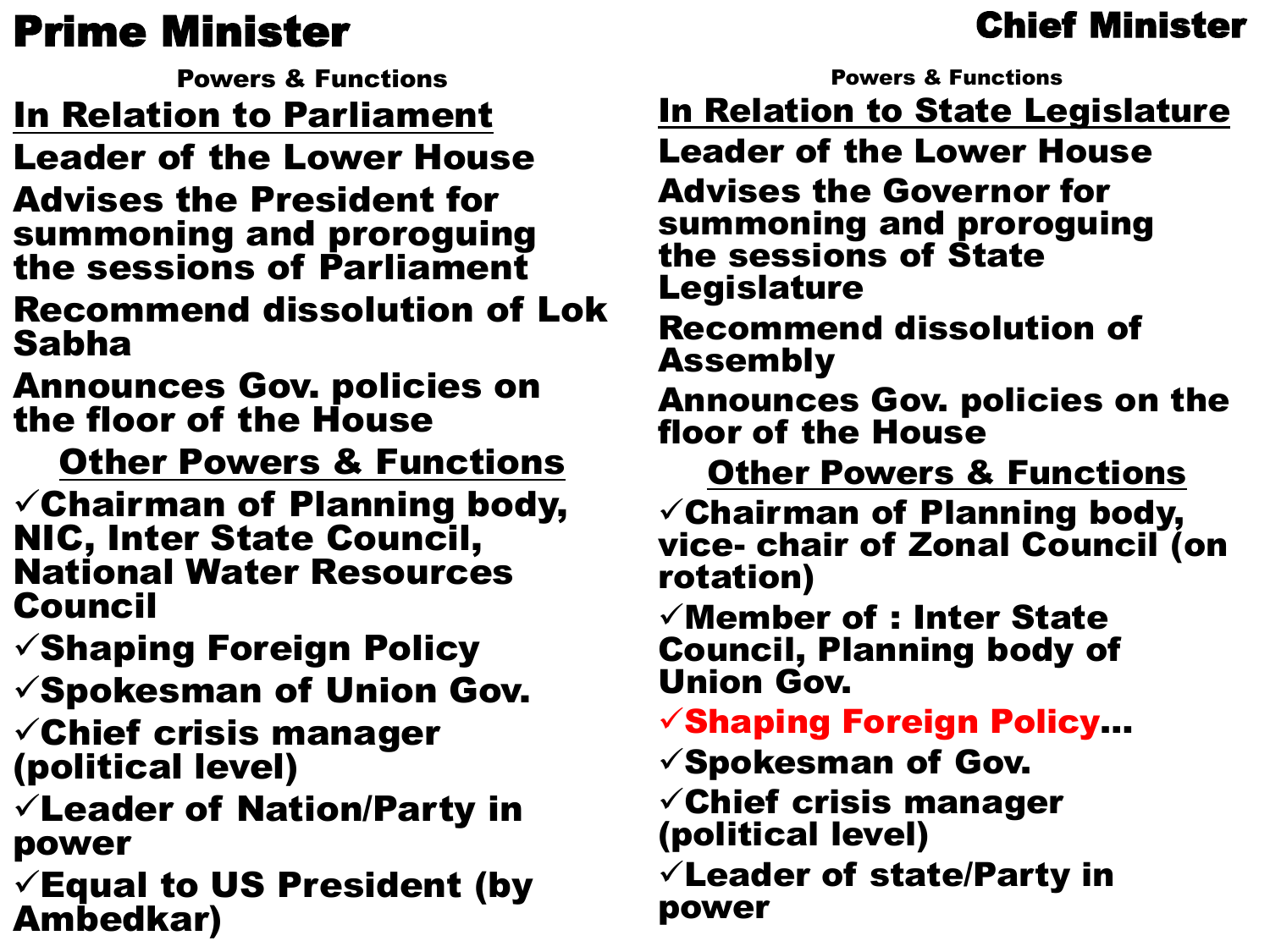**Chief Minister**

**Prime Minister**

'Primus inter pares' – 1st among equals and 'Key stone of the cabinet arch' – Lord Morely

A Sun…, key stone of Constitution…, All roads…lead to PM – Jennings

Central to formation, life and death of Cabinet…HJ Laski

CM to PM : 6 Persons M. Desai, C. Singh, VP Singh, PV. N.Rao, H.D. D Gowda & N. Modi



CCE-PDPU http://www.pdpu.ac.in/ VenkataKrishnan Source: Laxmikanth